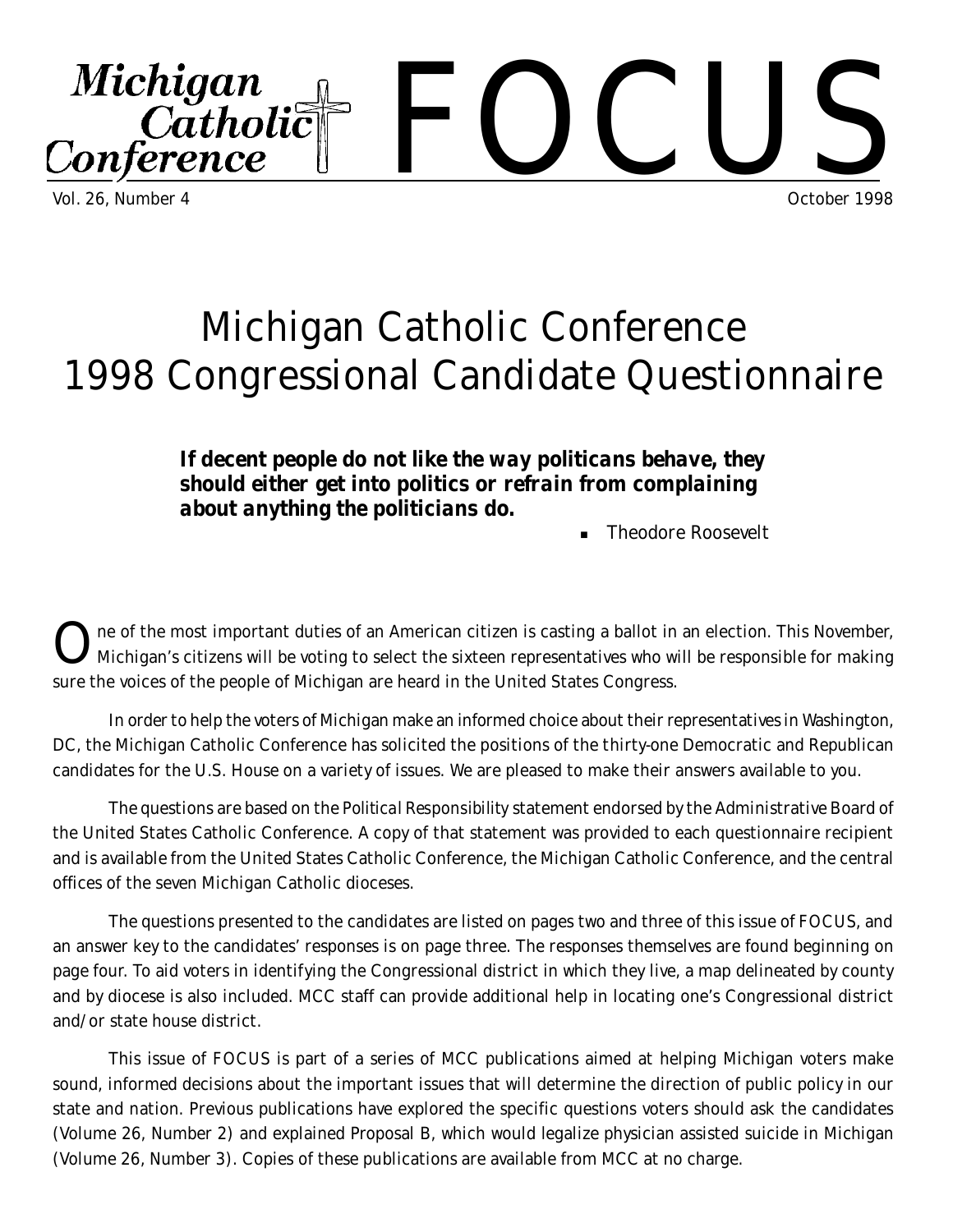## **Questions Presented to Congressional Candidates**

### *Abortion*

- **1.** What is your position on a constitutional amendment which would protect the to life of unborn children (Human Life Amendment)?
- **2.** What is your position on legislation which would ban partial birth abortions?
- **3.** What is your position on the use of taxpayer funds for abortion?

#### *Arms Trade and Landmines*

What is your position on:

- **4.** legislation to ban U.S. production, export and use of anti-personnel landmines in conformity with the Ottawa treaty?
- **5.** legislation to restrict or limit arms sales from the U.S. to other nations?

#### **Capital Punishment**

What is your position on efforts to:

- **6.** encourage and/or extend the use of the death penalty?
- **7.** end the use of the death penalty in cases where the defendant is mentally disabled?
- **8.** end the use of the death penalty in cases where the defendant has committed the crime as a minor?

#### *Economic Help for Families*

What is your position on the Federal Government providing financial resources to low income persons:

- **9.** to gain access to affordable, quality child care and programs for early child development?
- **10.** through tax relief to low income working families with children to keep them above the poverty line (i.e., refundable children's tax credit and/or Earned Income Tax Credit (EITC)?

**11.** by preserving the guarantee of health care for poor and working poor families and children, the elderly, and persons with disabilities?

#### *Education*

What is your position on legislation to provide financial assistance to all parents enabling them to exercise their right to choose the elementary and/or secondary schools, including religiously oriented schools, which are best suited for their children such as:

- **12.** legislation to provide tax benefits to parents to offset the educational costs of their children?
- **13.** legislation to provide education vouchers to parents to pay for the cost of their children's schooling?

#### *Environment*

**14.** What is your position on policies that seek to arrest, reverse, and prevent environmental pollution and to promote sustainable development for all, recognizing regulation, investment and sacrifice are necessary to promote the common good in this area?

#### *Euthanasia*

**15.** What is your position on legislation that would allow a physician to administer or prescribe a lethal injection or drug overdose to assist in the suicide of patients diagnosed as terminally ill?

#### *Food and Agricultural Policy*

**16.** What is your position on agricultural policies that a encourage broad-based system of small to moderate-sized family owned and operated farms over policies which favor the concentration of agricultural ownership?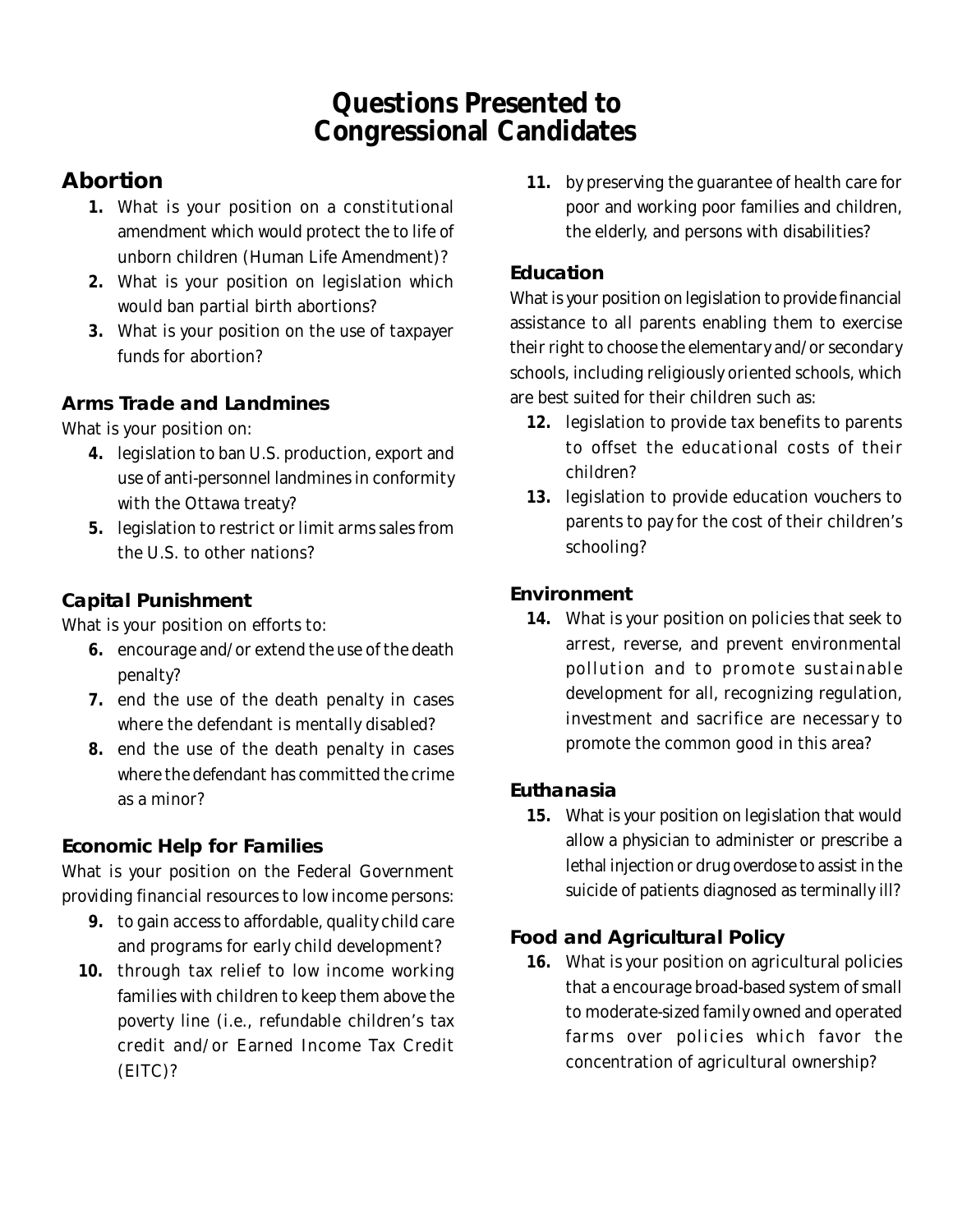#### *Human Rights*

**17.** What is your position on making the defense of human rights - including religious liberty a central concern of U.S. foreign policy, especially in places where human rights are most at risk, by linking other policies (e.g., trade preferences or military aid) to a country's performance on human rights?

#### *Immigration*

What is your position on legislation which would:

- **18.** reduce legal immigration numbers by one-third?
- **19.** make it more difficult for immigrants to become naturalized citizens of the U.S.?
- **20.** ease current restrictions that deny people at U.S. ports of entry the ability to seek political asylum in the United States?

## **Key to Answers Provided by Congressional Candidates**

Questionnaires approved by the United States Catholic Conference were sent out to every Congressional candidate from the major parties in early August 1998. A reminder was sent to the candidates to alert them to the approaching deadline for submission of answers. Candidates were asked to mark whether their position was in support of, or in opposition to, the subject of the statements found on pages two and three. Candidates were also given the opportunity of noting where they had no position on an issue. The questions on pages two and three of this issue of *FOCUS* are the exact wording of the questions put to the candidates.

In some cases, candidates provided comments or answers on questions unsolicited by the Michigan Catholic Conference. Because the MCC candidate questionnaire did not include a specific area for comment, these unsolicited comments and additions have not been reproduced here. However, upon request, the comments of the candidates will be provided.

An "S" in an issue box shows that the candidate has checked the "Support" box in the questionnaire returned to the MCC. "O" indicates that the candidate opposes the issue. "NP" shows that the candidate has indicated he or she has not taken a position on a specific issue. In the case where a questionnaire was returned but a specific question was not answered, "NR," signifying no response, is indicated in the box. Some candidates chose not to respond by selecting one of the choices provided, but instead wrote an unsolicited explanation of their position. In this case, "C" appears in the issue box. Candidates who did not return the survey by Friday, September 18, 1998 are noted by the notation "Did Not Respond".

The Michigan Catholic Conference does not endorse or oppose any candidates under any circumstances, and no inference of endorsement or opposition should be concluded as a result of information provided in this issue of *FOCUS.*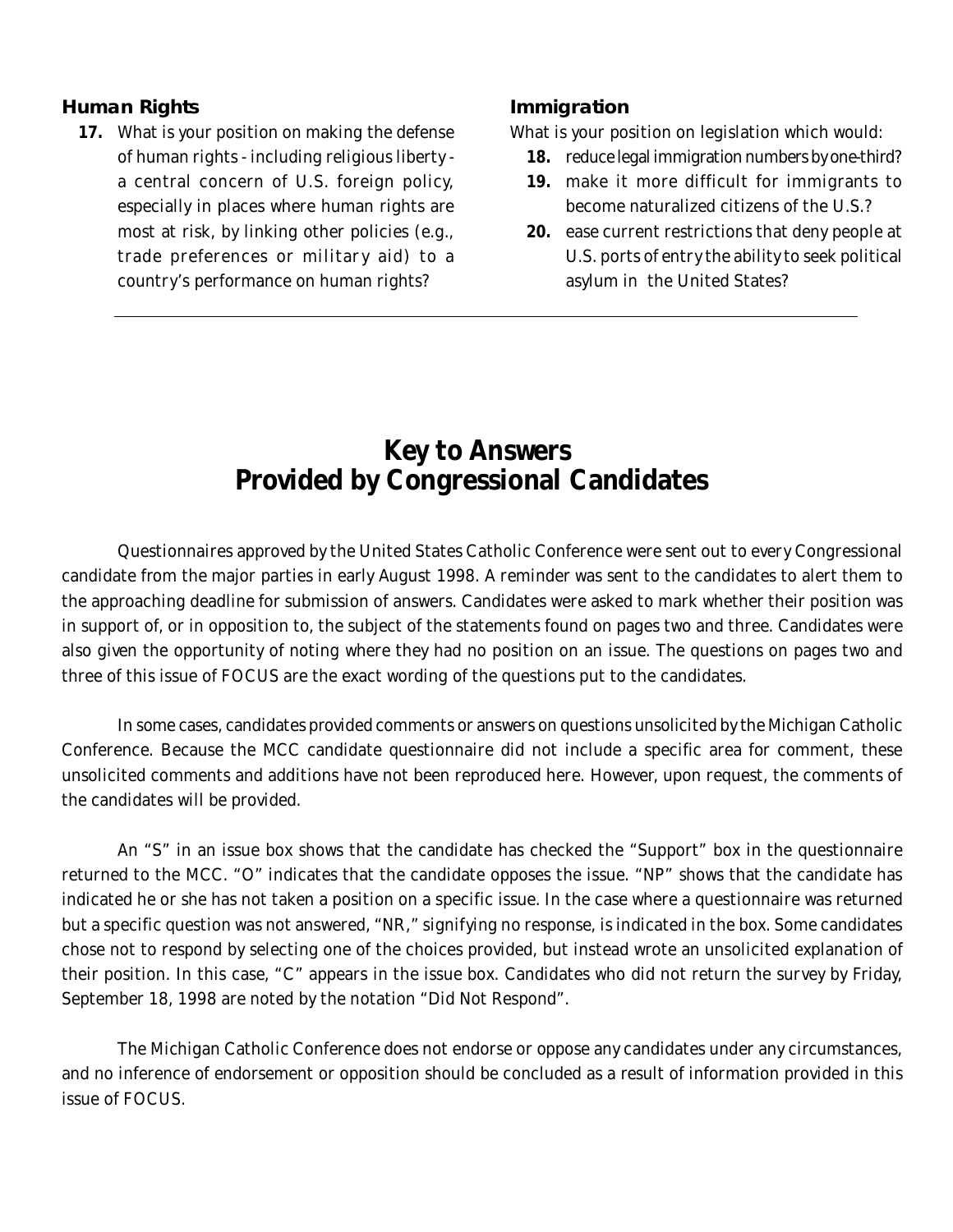| <b>Candidate</b>                                                                                      | <b>Abortion</b>                                  |                               |                               | <b>Arms Trade</b><br>& Landmines |                     | Capital<br><b>Punishment</b> |                                  |                             | <b>Economic</b><br><b>Help</b> |                                      |                             |
|-------------------------------------------------------------------------------------------------------|--------------------------------------------------|-------------------------------|-------------------------------|----------------------------------|---------------------|------------------------------|----------------------------------|-----------------------------|--------------------------------|--------------------------------------|-----------------------------|
|                                                                                                       | 1                                                | $\mathbf{2}$                  | 3                             | 4                                | 5                   | 6                            | $\overline{\mathbf{z}}$          | 8                           |                                | fgr Families                         |                             |
| <b>U.S. Congress District 1</b><br>Michelle A. McManus<br>R<br>D<br><b>Bart Stupak</b>                | S<br>S                                           | ${\bf S}$<br>S                | $\mathbf 0$<br>$\overline{O}$ | S<br>S                           | ${\bf S}$<br>S      | $\mathbf{O}$<br>$\Omega$     | ${\bf S}$<br>$\overline{S}$      | S<br>S                      | $S_S$                          | S<br>S                               | ${\mathbf S}$<br>S          |
| <b>U.S. Congress District 2</b><br><b>Peter Hoekstra</b><br>R.<br><b>Bob Shrauger</b><br>D.           | <sub>S</sub><br><b>Did Not Respond</b>           | S                             | $\overline{O}$                | <b>NP</b>                        | $\overline{O}$      | $\mathbf{O}$                 | <sub>S</sub>                     | S                           | NP                             | <sub>S</sub>                         | S                           |
| <b>U.S. Congress District 3</b><br><b>Vernon Ehlers</b><br>$\mathbf R$<br>John Ferguson, Jr.<br>D     | S<br>$\Omega$                                    | S<br>S                        | $\mathbf 0$<br>$\Omega$       | <b>NP</b><br><b>NP</b>           | S<br>S              | $\mathbf 0$<br>$\Omega$      | S<br>S                           | S<br>S                      | $S_{\rm S}$                    | $S_S$                                | S<br>S                      |
| <b>U.S. Congress District 4</b><br><b>Dave Camp</b><br>$\mathbf{R}$<br><b>No Candidate</b><br>D.      | <sub>S</sub>                                     | S.                            | $\overline{O}$                | S                                | S                   | <sub>S</sub>                 | $\overline{O}$                   | $\overline{O}$              | S                              | S                                    | <sub>S</sub>                |
| <b>U.S. Congress District 5</b><br>Donald W. Brewster<br>R<br>James A. Barcia<br>D                    | S<br>Did Not Respond                             | S                             | $\Omega$                      | S                                | S                   | S                            | <b>NP</b>                        | $\mathbf{O}$                | S                              | S                                    | S                           |
| <b>U.S. Congress District 6</b><br><b>Fred Upton</b><br>$\bf R$<br><b>Clarence J. Annen</b><br>D      | <b>NR</b><br>$\Omega$                            | S<br>$\Omega$                 | $\mathbf{O}$<br>S             | S<br>S                           | <b>NR</b><br>S      | <b>NR</b><br>S               | $\overline{O}$<br>$\overline{O}$ | <b>NR</b><br>$\overline{O}$ | S<br>$\overline{S}$            | ${\bf S}$<br>$\overline{\mathbf{S}}$ | ${\bf S}$<br>$\overline{S}$ |
| <b>U.S. Congress District 7</b><br>Nick Smith<br>R<br>Jim Berryman<br>D                               | S<br>$\overline{O}$                              | ${\mathbf S}$<br>$\mathbf{O}$ | $\mathbf{O}$<br>$\Omega$      | S<br>$\overline{S}$              | S<br>S              | S<br>$\overline{S}$          | S<br>S                           | S<br>S                      | $S_{\rm S}$                    | S<br>S                               | S<br>S                      |
| <b>U.S. Congress District 8</b><br><b>Susan Grimes Munsell</b><br>R.<br><b>Debbie Stabenow</b><br>D   | <b>Did Not Respond</b><br><b>Did Not Respond</b> |                               |                               |                                  |                     |                              |                                  |                             |                                |                                      |                             |
| <b>U.S. Congress District 9</b><br><b>Tom McMillin</b><br>R<br>Dale E. Kildee<br>D                    | ${\mathbf S}$<br>S                               | S<br>S                        | $\mathbf{O}$<br>$\Omega$      | <b>NR</b><br>S                   | <b>NR</b><br>S      | <b>NP</b><br>$\mathbf{O}$    | S<br>S                           | S<br>S                      | <b>NR</b><br>S                 | <b>NR</b><br>S                       | <b>NR</b><br>S              |
| <b>U.S. Congress District 10</b><br><b>Brian Palmer</b><br>R.<br>David E. Bonior<br>D                 | S<br>$\overline{O}$                              | S<br>S                        | $\Omega$<br>$\overline{O}$    | <b>NP</b><br>S                   | <b>NP</b><br>S      | O<br>$\Omega$                | S<br>S                           | S<br>S                      | S<br>S                         | S<br>S                               | <b>NP</b><br>S              |
| <b>U.S. Congress District 11</b><br>Joe Knollenberg<br>R<br><b>Travis M Reeds</b><br>D                | S<br>Did Not Respond                             | S                             | $\mathbf{O}$                  | $\mathbf{O}$                     | $\mathbf 0$         | S                            | $\mathbf{O}$                     | $\mathbf{O}$                | S                              | S                                    | S                           |
| <b>U.S. Congress District 12</b><br>Leslie A. Touma<br>R.<br><b>Sander Levin</b><br>D                 | O<br>$\overline{O}$                              | ${\bf S}$<br>$\mathbf C$      | $\mathbf{O}$<br>$\mathcal{C}$ | O<br>$\overline{S}$              | S<br>$\overline{C}$ | ${\bf S}$<br>$\overline{O}$  | ${\bf S}$<br><sub>S</sub>        | ${\bf S}$<br>S              | S<br>$\overline{S}$            | ${\bf S}$<br>$\overline{S}$          | $\mathbf C$<br>S            |
| <b>U.S. Congress District 13</b><br><b>Tom Hickey</b><br>$\mathbf R$<br>D<br><b>Lynn Nancy Rivers</b> | S<br>Did Not Respond                             | S                             | $\mathbf{O}$                  | NP                               | $\mathbf{O}$        | S                            | $\mathbf{O}$                     | $\mathbf{O}$                | S                              | ${\mathbf S}$                        | S                           |
| <b>U.S. Congress District 14</b><br><b>Vendella M Collins</b><br>R.<br>John Conyers, Jr.<br>D         | <b>Did Not Respond</b><br>Did Not Respond        |                               |                               |                                  |                     |                              |                                  |                             |                                |                                      |                             |
| <b>U.S. Congress District 15</b><br>Chrysanthea Boyd-Fields<br>R<br>Carolyn Kilpatrick<br>D           | Did Not Respond<br>Did Not Respond               |                               |                               |                                  |                     |                              |                                  |                             |                                |                                      |                             |
| <b>U.S. Congress District 16</b><br><b>William Morse</b><br>R.<br>John D. Dingell<br>D                | $\Omega$<br><b>Did Not Respond</b>               | <sub>S</sub>                  | $\overline{O}$                | <b>NR</b>                        | <sub>S</sub>        | S                            | $\overline{O}$                   | $\overline{O}$              | $\overline{O}$                 | $\overline{0}$                       | $\overline{O}$              |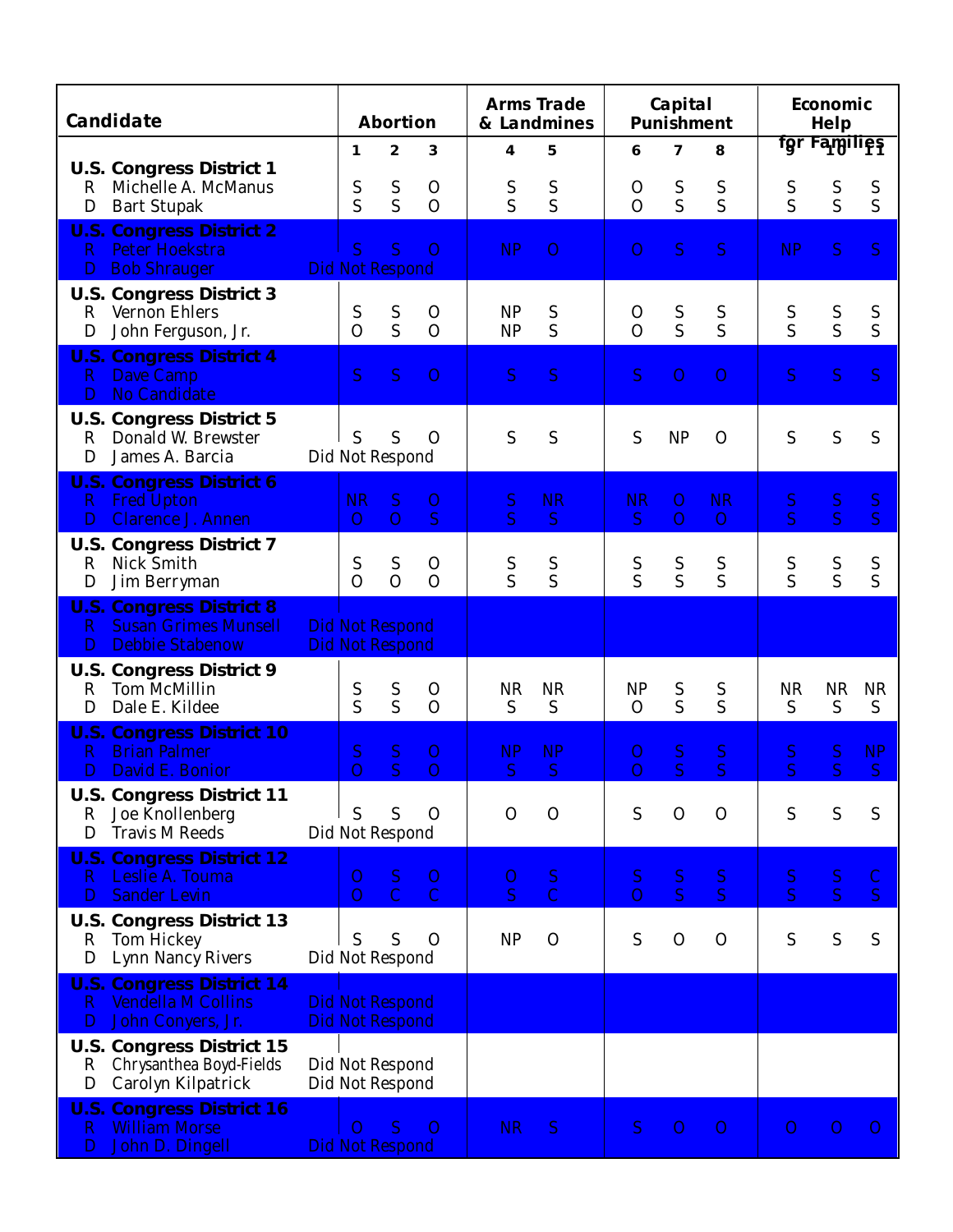| <b>Candidate</b>                                                                                             |                     |                                                  | Education Environment Euthanasia Agriculture |                                | Food &         | <b>Human</b>              | <b>Rights Immigration</b>        |                               |                       |
|--------------------------------------------------------------------------------------------------------------|---------------------|--------------------------------------------------|----------------------------------------------|--------------------------------|----------------|---------------------------|----------------------------------|-------------------------------|-----------------------|
|                                                                                                              | 12                  | 13                                               | 14                                           | 15                             | 16             | 17                        | 18                               |                               | 19 20                 |
| <b>U.S. Congress District 1</b><br>Michelle A. McManus<br>R<br>D<br><b>Bart Stupak</b>                       | S<br>NP             | <b>NP</b><br>NP                                  | S<br>S                                       | $\mathbf 0$<br>$\overline{O}$  | S<br>S         | S<br>S                    | $\mathbf{O}$<br>$\overline{O}$   | $\mathbf 0$<br>$\overline{O}$ | S<br>S                |
| <b>U.S. Congress District 2</b><br><b>Peter Hoekstra</b><br>R<br><b>Bob Shrauger</b><br>D                    | $\overline{S}$      | <sub>S</sub><br><b>Did Not Respond</b>           | S                                            | $\overline{O}$                 | <b>NP</b>      | S                         | $\Omega$                         | $\Omega$                      | <b>NP</b>             |
| <b>U.S. Congress District 3</b><br><b>Vernon Ehlers</b><br>$\bf{R}$<br>John Ferguson, Jr.<br>D               | S<br><b>NP</b>      | S<br>NP                                          | S<br>S                                       | $\mathbf{O}$<br>$\overline{O}$ | S<br><b>NP</b> | ${\mathbf S}$<br>S        | <b>NP</b><br><b>NP</b>           | $\mathbf{O}$<br>$\mathbf{O}$  | <b>NP</b><br>NP       |
| <b>U.S. Congress District 4</b><br><b>Dave Camp</b><br>$\mathbf R$<br><b>No Candidate</b><br>D               | S                   | <sub>S</sub>                                     | <sub>S</sub>                                 | $\theta$                       | <sub>S</sub>   | <sub>S</sub>              | <b>NP</b>                        | $\theta$                      | <b>NP</b>             |
| <b>U.S. Congress District 5</b><br>Donald W. Brewster<br>R<br>James A. Barcia<br>D                           | S                   | S<br>Did Not Respond                             | S                                            | $\Omega$                       | S              | S                         | <b>NP</b>                        | S                             | S                     |
| <b>U.S. Congress District 6</b><br><b>Fred Upton</b><br>$\mathbf R$<br><b>Clarence J. Annen</b>              | S.<br>$\Omega$      | S<br>$\Omega$                                    | <b>NR</b><br>S.                              | <b>NR</b><br><sub>S</sub>      | <b>NR</b><br>S | S<br>S                    | <b>NR</b><br>$\overline{O}$      | <b>NR</b><br>$\overline{O}$   | <b>NR</b><br>$\Omega$ |
| <b>U.S. Congress District 7</b><br>Nick Smith<br>R<br>Jim Berryman<br>D                                      | S<br>S              | S<br>$\overline{O}$                              | $\mathsf{C}$<br>S                            | O<br>S                         | S<br>S         | S<br>S                    | $\mathbf{O}$<br>$\Omega$         | $\mathbf{O}$<br>$\mathbf{O}$  | $\Omega$<br>NP        |
| <b>U.S. Congress District 8</b><br><b>Susan Grimes Munsell</b><br>$\mathbf R$<br><b>Debbie Stabenow</b><br>D |                     | <b>Did Not Respond</b><br><b>Did Not Respond</b> |                                              |                                |                |                           |                                  |                               |                       |
| <b>U.S. Congress District 9</b><br><b>Tom McMillin</b><br>$\mathbf R$<br>Dale E. Kildee<br>D                 | S<br><b>NR</b>      | S<br><b>NR</b>                                   | <b>NR</b><br>S                               | $\mathbf 0$<br>$\Omega$        | S<br>S         | S<br>S                    | <b>NR</b><br>$\mathbf{O}$        | <b>NR</b><br>$\mathbf{O}$     | <b>NR</b><br>S        |
| <b>U.S. Congress District 10</b><br><b>Brian Palmer</b><br>R<br>David E. Bonior<br>D                         | S<br>$\overline{O}$ | S<br>$\overline{O}$                              | S<br><sub>S</sub>                            | O<br><b>NP</b>                 | ${\bf S}$<br>S | S<br>S                    | $\overline{O}$<br>$\overline{O}$ | 0<br>$\overline{O}$           | S<br>S                |
| <b>U.S. Congress District 11</b><br>Joe Knollenberg<br>R<br><b>Travis M Reeds</b><br>D                       | S                   | S<br>Did Not Respond                             | S                                            | $\mathbf 0$                    | S              | $\mathbf{O}$              | $\mathbf{O}$                     | $\mathbf{O}$                  | $\mathbf{O}$          |
| <b>U.S. Congress District 12</b><br>Leslie A. Touma<br>R.<br><b>Sander Levin</b><br>D                        | S<br>$\overline{C}$ | 0<br>$\overline{C}$                              | <sub>S</sub><br>$\overline{S}$               | $\Omega$<br>$\overline{C}$     | <b>NP</b><br>S | <b>NP</b><br><sub>S</sub> | O<br>$\overline{O}$              | 0<br>$\overline{O}$           | S.<br>$\mathcal{C}$   |
| <b>U.S. Congress District 13</b><br>$\mathbf R$<br><b>Tom Hickey</b><br>D<br><b>Lynn Nancy Rivers</b>        | S                   | S<br>Did Not Respond                             | S                                            | $\Omega$                       | S              | S                         | $\mathbf{O}$                     | $\mathbf 0$                   | S                     |
| <b>U.S. Congress District 14</b><br><b>Vendella M Collins</b><br>R<br>John Conyers, Jr.<br>D                 |                     | <b>Did Not Respond</b><br><b>Did Not Respond</b> |                                              |                                |                |                           |                                  |                               |                       |
| <b>U.S. Congress District 15</b><br>Chrysanthea Boyd-Fields<br>R<br>Carolyn Kilpatrick<br>D                  |                     | Did Not Respond<br>Did Not Respond               |                                              |                                |                |                           |                                  |                               |                       |
| <b>U.S. Congress District 16</b><br><b>William Morse</b><br>$\bf R$<br>John D. Dingell<br>D                  | <sub>S</sub>        | <sub>S</sub><br><b>Did Not Respond</b>           | <sub>S</sub>                                 | <sub>S</sub>                   | $\mathbf{0}$   | <sub>S</sub>              | NP                               | <b>NP</b>                     | S.                    |